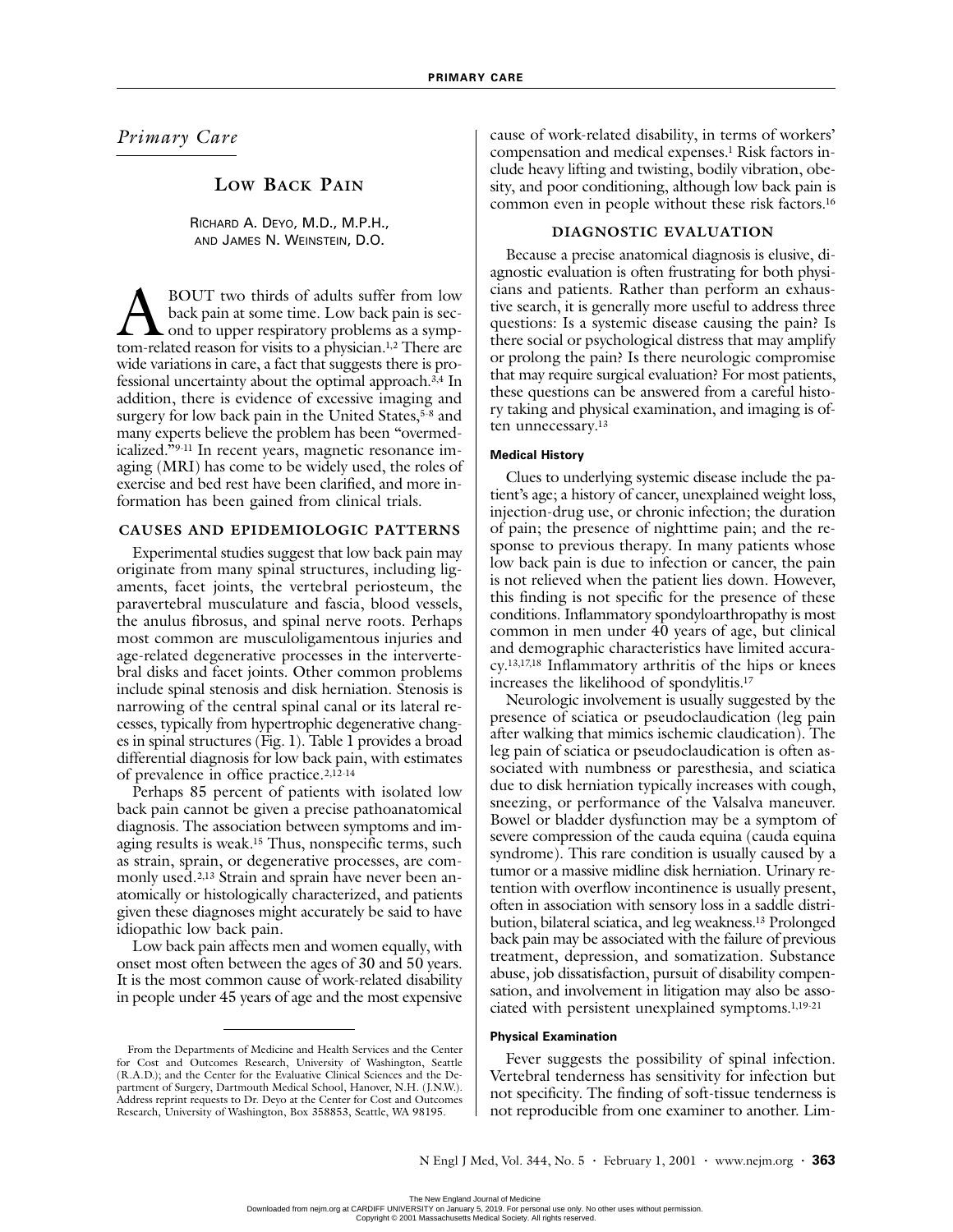

**Figure 1.** Common Pathoanatomical Conditions of the Lumbar Spine.

A superior view of a lumbar vertebra with normal anatomy and canal configuration is shown in the upper right. In the superior view of a lumbar vertebra and intervertebral disk (center right), herniation of the nucleus pulposus into the spinal canal is evident. The nucleus pulposus has a soft consistency, at least from childhood to middle age, and may protrude through confluent fissures in the anulus fibrosus. This usually occurs in the lateral part of the spinal canal, as shown. The usual abnormalities that result in spinal stenosis (lower right) include hypertrophic degenerative changes of the facets and thickening of the ligamentum flavum. These processes may result in a severely narrowed canal, either centrally or in the lateral recesses of the canal. A lateral view of the lumbosacral spine, illustrating spondylolysis of the L5 vertebra with associated spondylolisthesis at L5–S1, is shown on the left. Spondylolysis refers to a defect in the pars interarticularis of the vertebra, which may be congenital or a result of stress fracture. Spondylolisthesis refers to the anterior displacement of a vertebra on the one beneath it. This may occur as a result of spondylolysis as shown (called isthmic spondylolisthesis) or as a result of degenerative disk disease, usually in the elderly. This process may contribute to narrowing of the spinal canal in spinal stenosis.

**364 ·** N Engl J Med, Vol. 344, No. 5 **·** February 1, 2001 **·** www.nejm.org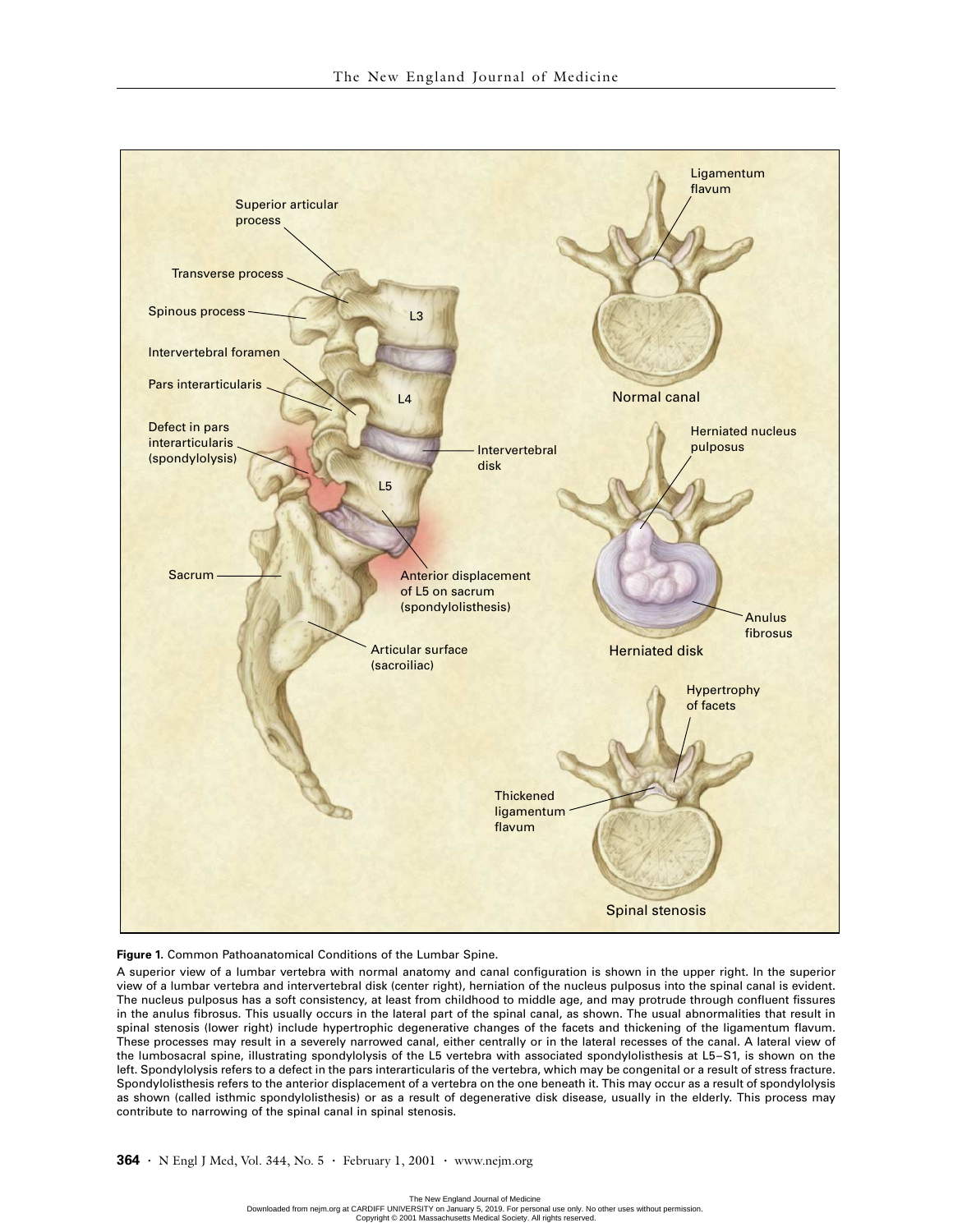| <b>MECHANICAL LOW BACK</b><br>OR LEG PAIN (97%) <sup>+</sup>                      | <b>NONMECHANICAL SPINAL CONDITIONS</b><br>(ABOUT 1%)#                                                                                                                                                                                        | VISCERAL DISEASE (2%)       |  |  |
|-----------------------------------------------------------------------------------|----------------------------------------------------------------------------------------------------------------------------------------------------------------------------------------------------------------------------------------------|-----------------------------|--|--|
| Lumbar strain, sprain (70%)§                                                      | Neoplasia (0.7%)                                                                                                                                                                                                                             | Disease of pelvic organs    |  |  |
| Degenerative processes of disks and                                               | Multiple myeloma                                                                                                                                                                                                                             | Prostatitis                 |  |  |
| facets, usually age-related (10%)                                                 | Metastatic carcinoma                                                                                                                                                                                                                         | Endometriosis               |  |  |
| Herniated disk (4%)                                                               | Lymphoma and leukemia                                                                                                                                                                                                                        | Chronic pelvic inflammatory |  |  |
| Spinal stenosis (3%)                                                              | Spinal cord tumors                                                                                                                                                                                                                           | disease                     |  |  |
| Osteoporotic compression fracture (4%)                                            | Retroperitoneal tumors                                                                                                                                                                                                                       | Renal disease               |  |  |
| Spondylolisthesis (2%)                                                            | Primary vertebral tumors                                                                                                                                                                                                                     | Nephrolithiasis             |  |  |
| Traumatic fracture $(\leq 1\%)$                                                   | Infection $(0.01\%)$                                                                                                                                                                                                                         | Pyelonephritis              |  |  |
| Congenital disease $(\leq 1\%)$                                                   | Osteomyelitis                                                                                                                                                                                                                                | Perinephric abscess         |  |  |
| Severe kyphosis                                                                   | Septic diskitis                                                                                                                                                                                                                              | Aortic aneurysm             |  |  |
| Severe scoliosis                                                                  | Paraspinous abscess                                                                                                                                                                                                                          | Gastrointestinal disease    |  |  |
| Transitional vertebrae                                                            | Epidural abscess                                                                                                                                                                                                                             | Pancreatitis                |  |  |
| Spondylolysis                                                                     | <i><b>Shingles</b></i>                                                                                                                                                                                                                       | Cholecystitis               |  |  |
| Internal disk disruption or diskogenic<br>low back pain<br>Presumed instability** | Inflammatory arthritis (often associated<br>with HLA-B27) (0.3%)<br>Ankylosing spondylitis<br>Psoriatic spondylitis<br>Reiter's syndrome<br>Inflammatory bowel disease<br>Scheuermann's disease (osteochondrosis)<br>Paget's disease of bone | Penetrating ulcer           |  |  |

**TABLE 1.** DIFFERENTIAL DIAGNOSIS OF LOW BACK PAIN.\*

#### \*Figures in parentheses indicate the estimated percentages of patients with these conditions among all adult patients with low back pain in primary care. Diagnoses in italics are often associated with neurogenic leg pain. Percentages may vary substantially according to demographic characteristics or referral patterns in a practice. For example, spinal stenosis and osteoporosis will be more common among geriatric patients, spinal infection among injection-drug users, and so forth. Data are adapted from Hart et al.,<sup>2</sup> Deyo,<sup>12</sup> Deyo et al.,<sup>13</sup> and Deyo and Diehl.<sup>14</sup>

†The term "mechanical" is used here to designate an anatomical or functional abnormality without an underlying malignant, neoplastic, or inflammatory disease. Approximately 2 percent of cases of mechanical low back or leg pain are accounted for by spondylolysis, internal disk disruption or diskogenic low back pain, and presumed instability.

‡Scheuermann's disease and Paget's disease of bone probably account for less than 0.01 percent of nonmechanical spinal conditions.

§"Strain" and "sprain" are nonspecific terms with no pathoanatomical confirmation. "Idiopathic low back pain" may be a preferable term.

¶Spondylolysis is as common among asymptomatic persons as among those with low back pain, so its role in causing low back pain remains ambiguous.

¿Internal disk disruption is diagnosed by provocative diskography (injection of contrast material into a degenerated disk, with assessment of pain at the time of injection). However, diskography often causes pain in asymptomatic adults, and the condition of many patients with positive diskograms improves spontaneously. Thus, the clinical importance and appropriate management of this condition remain unclear. "Diskogenic low back pain" is used more or less synonymously with "internal disk disruption."

\*\*Presumed instability is loosely defined as greater than 10 degrees of angulation or 4 mm of vertebral displacement on lateral flexion and extension radiograms. However, the diagnostic criteria, natural history, and surgical indications remain controversial.

ited spinal motion is not strongly associated with any specific diagnosis, but this finding may help in planning or monitoring physical therapy.13 Chest expansion of less than 2.5 cm has specificity, but not sensitivity, for ankylosing spondylitis.17

Among patients with sciatica or pseudoclaudication, a straight-leg–raising test should be performed, with the patient supine and the examiner's hand holding the leg straight and cupping the heel with the other hand. However, the test is often negative in patients with spinal stenosis. An elevation of less than 60 degrees is abnormal, suggesting compression or irritation of the nerve roots. A positive test reproduces the symptoms of sciatica, with pain that radiates below the knee, not merely back or hamstring pain. Ipsilateral straight-leg raising has sensitivity but not specificity for a herniated disk, whereas crossed straight-leg raising (with the symptoms of sciatica reproduced when the opposite leg is raised) is insensitive but highly specific.13,22 The remainder of the neurologic examination should focus on ankle and great-toe dorsiflexion strength (the L5 nerve root), plantar flexion strength (S1), ankle and knee reflexes  $(S1$  and  $L4$ ), and dermatomal sensory loss. The L5 and S1 nerve roots are involved in approximately 95 percent of lumbar-disk herniations.12,13

# **Imaging**

Plain radiography should be limited to patients with clinical findings suggestive of systemic disease or trauma. Guidelines recommend plain radiography for pa-

The New England Journal of Medicine<br>Downloaded from nejm.org at CARDIFF UNIVERSITY on January 5, 2019. For personal use only. No other uses without permission.<br>Copyright © 2001 Massachusetts Medical Society. All rights re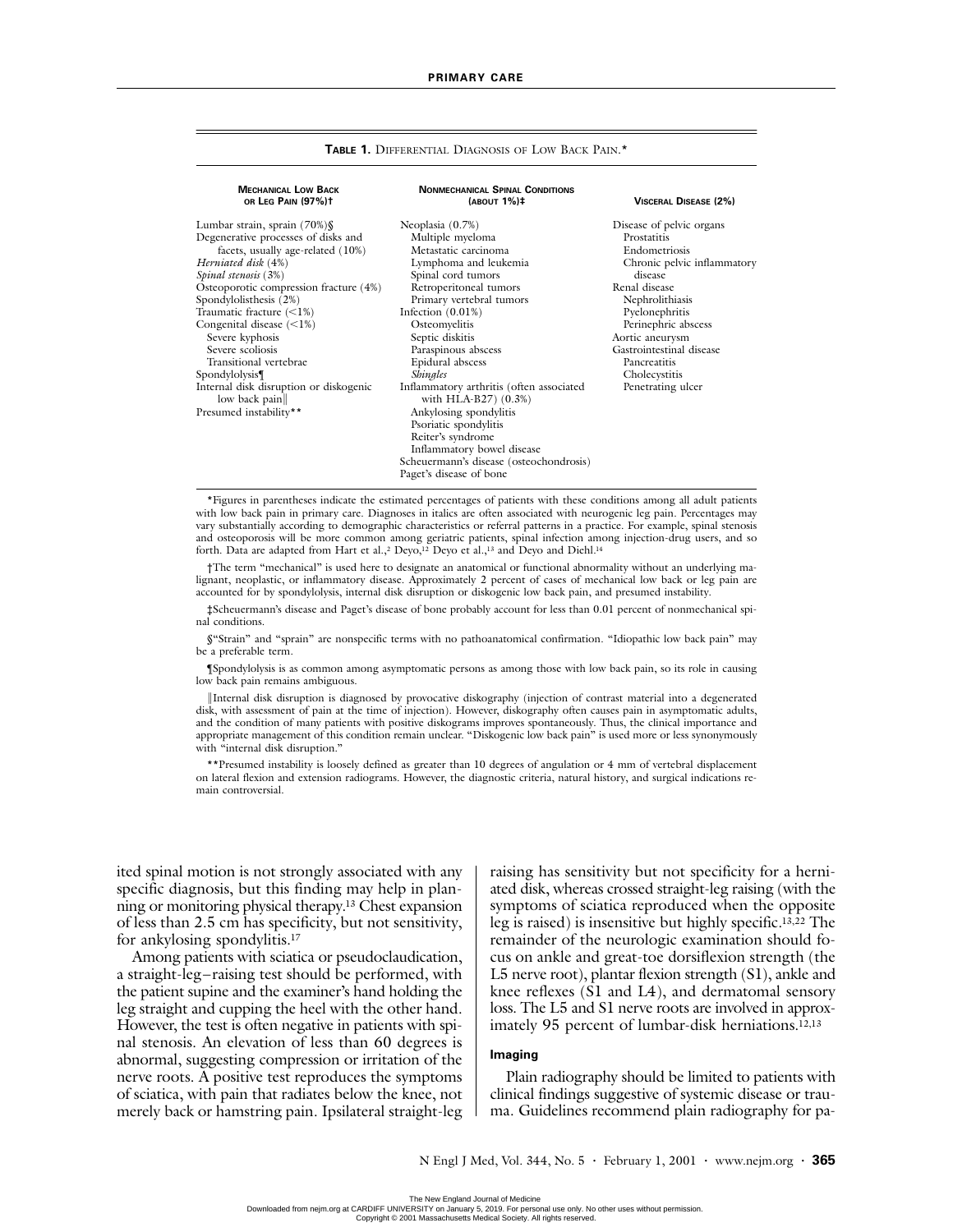tients with fever, unexplained weight loss, a history of cancer, neurologic deficits, alcohol or injection-drug abuse, an age of more than 50 years, or trauma.<sup>23</sup> Strict adherence to these criteria might increase the use of plain radiographs, <sup>24, 25</sup> and some observers therefore argue for further refinement of the criteria. Failure of the pain to improve after four to six weeks should prompt radiography, because improvement occurs in most patients in the absence of infection, cancer, or inflammatory disease.23 Plain radiography is not highly sensitive for early cancer or infection, and therefore ancillary tests, such as measurement of the erythrocyte sedimentation rate and a complete blood count, may help rule out systemic diseases.14

Computed tomography (CT) and MRI are more sensitive than plain radiography for the detection of early spinal infections and cancers. These imaging techniques also reveal herniated disks and spinal stenosis, which plain radiography cannot. Early or frequent use of these tests is discouraged, however, because disk and other abnormalities are common among asymptomatic adults (Table 2).26-29 Degenerated, bulging, and herniated disks are frequently incidental findings, even among patients with low back pain, and may be misleading. Incidental findings may lead to overdiagnosis, anxiety on the part of patients, dependence on medical care, a conviction about the presence of disease, and unnecessary tests or treatments. CT and MRI should be reserved for patients for whom there is a strong clinical suggestion of underlying infection, cancer, or persistent neurologic deficit. These tests have similar accuracy in detecting herniated disks and spinal stenosis,<sup>30</sup> but MRI is more sensitive for infections, metastatic cancer, and rare neural tumors. These tests have largely supplanted myelography, although CT myelography is sometimes performed for the planning of surgery.

### **Evaluation of Older Adults**

Among patients over 65 years of age, the diagnostic probabilities shown in Table 1 change. Cancer, compression fractures, spinal stenosis, and aortic aneurysms become more common. Osteoporotic fractures may occur even in the absence of recognized trauma. Because hormone-replacement therapy and other medications may prevent further fractures, early radiography is recommended for older patients.

Spinal stenosis due to hypertrophic degenerative processes and degenerative spondylolisthesis is more common in older than in younger adults. Pseudoclaudication is the classic symptom of central-canal stenosis. The symptoms of stenosis are often diffuse, because the disease usually is bilateral and involves several vertebrae.31 Pain, numbness, and tingling may occur in one or both legs. The symptoms are usually relieved by spinal flexion, so that patients report less pain when they are sitting32 or pushing a grocery cart. Pain is often increased by extension of the lumbar spine.32,33 The diagnosis can usually be made on the basis of CT or MRI, although electromyography or measurement of somatosensory evoked potentials may help define the extent of neurologic involvement<sup>31,33</sup> and differentiate this condition from peripheral neuropathy.

Aortic aneurysm should be suspected among older adults with coronary artery disease or multiple risk factors. Some aneurysms are detected by physical examination, although ultrasonography, CT, or MRI is often necessary.

## **NATURAL HISTORY**

Recovery from nonspecific low back pain is generally rapid. In one study, 90 percent of patients seen within three days of onset recovered within two weeks.20 However, in cross-sectional studies, which oversample patients with multiple visits, the progno-

**TABLE 2.** REPRESENTATIVE RESULTS OF MAGNETIC RESONANCE IMAGING STUDIES IN ASYMPTOMATIC ADULTS.\*

| <b>STUDY</b>                        | <b>SUBJECTS</b>                                                                                              | <b>ANATOMICAL FINDINGS</b>      |                               |                                    |                 |                        |
|-------------------------------------|--------------------------------------------------------------------------------------------------------------|---------------------------------|-------------------------------|------------------------------------|-----------------|------------------------|
|                                     |                                                                                                              | <b>HERNIATED</b><br><b>DISK</b> | <b>BULGING</b><br><b>DISK</b> | <b>DEGENERATIVE</b><br><b>DISK</b> | <b>STENOSIS</b> | ANNULAR<br><b>TEAR</b> |
|                                     |                                                                                                              | prevalence (%)                  |                               |                                    |                 |                        |
| Boden et al. <sup>26</sup>          | Volunteers $\leq 60$ yr old                                                                                  | 22                              | 54                            | 46                                 | 1               | NR                     |
|                                     | Volunteers $\geq 60$ yr old                                                                                  | 36                              | 79                            | 93                                 | 21              | <b>NR</b>              |
| Jensen et al. <sup>27</sup>         | Volunteers (mean age, 42 yr)                                                                                 | 28                              | 52                            | NR.                                | 7               | 14                     |
| Weishaupt<br>$et$ al. <sup>28</sup> | Volunteers (mean age, 35 yr)                                                                                 | 40                              | 24                            | 72                                 | <b>NR</b>       | 33                     |
|                                     | Stadnik et al. <sup>29</sup> Patients referred for head or<br>neck imaging (median age,<br>$42 \text{ yr}$ ) | 33                              | 81                            | 72                                 | NR              | 56                     |

\*NR denotes not reported.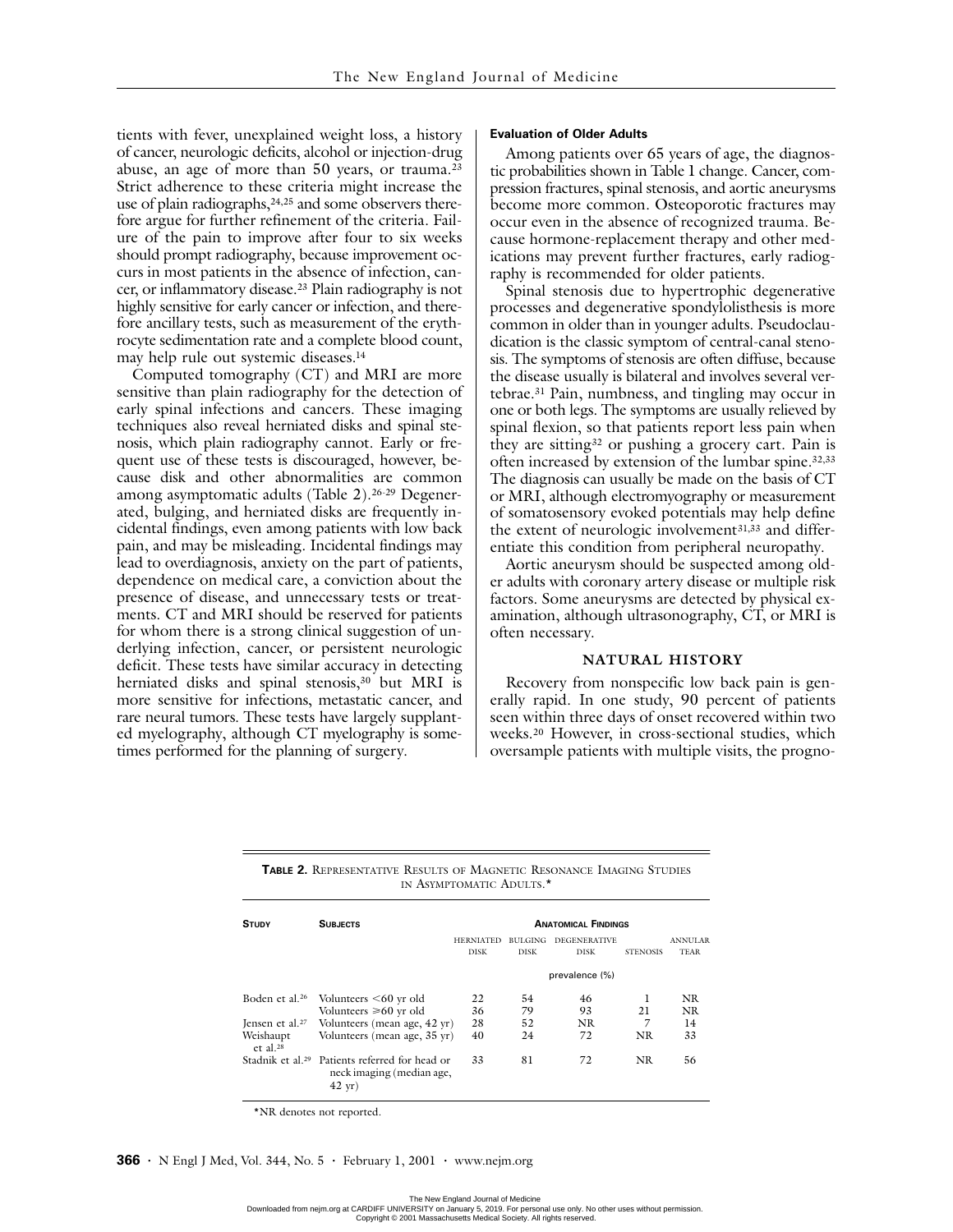sis is less favorable. These studies may best reflect the experience of primary care physicians. They suggest that a third of patients are substantially improved at one week and two thirds at seven weeks.21,34 Recurrences are common, affecting 40 percent of patients within six months.<sup>35</sup> Most recurrences are not disabling, but the emerging picture is that of a chronic problem with intermittent exacerbations, analogous to asthma, rather than an acute disease that can be cured.

The natural history of herniated disks is also favorable. Improvement is the norm, although it is often slower than improvement in low back pain alone. Only about 10 percent of patients have sufficient pain after six weeks that surgery is considered. Sequential MRI studies reveal that the herniated portion of the disk tends to regress with time, with partial or complete resolution in two thirds of cases after six months.36,37

In contrast, spinal stenosis usually remains stable or gradually worsens. In this indolent condition, symptoms evolve gradually. About 15 percent of patients improve over a period of four years, 70 percent remain stable, and 15 percent have deterioration.38

Return to work after an episode of low back pain is influenced by clinical, social, and economic factors. Low back pain is rarely permanently disabling. Patients with herniated disks who undergo surgery do not return to work earlier than those who receive nonsurgical therapy, although they have better symptomatic and functional outcomes.19

# **THERAPY**

### **Nonspecific Low Back Pain**

There are few large, randomized trials of therapy for nonspecific low back pain. Recommendations have been derived from small studies of variable methodologic quality.23,39 Nonsteroidal antiinflammatory drugs (NSAIDs) are effective for symptom relief, as are some muscle relaxants. Clinical trials do not clearly identify which patients benefit from muscle relaxants, and side effects, especially sedation, are common. In general, medication for symptomatic relief should be prescribed on a regular schedule rather than on an as-needed basis.40 Spinal manipulation and physical therapy are alternative treatments for symptomatic relief among patients with acute or subacute low back pain, but their effects are limited.41,42 In general, we recommend delaying referral for manipulation or physical therapy until an episode of pain has persisted for three weeks, because half of the patients spontaneously improve within this period.21 For most patients, the best recommendation is a rapid return to normal activities, with neither bed rest nor exercise in the acute phase.43-45 This recommendation must be tempered by consideration of the patient's usual job or life demands. Heavy lifting, trunk twisting, and bodily vibration should be avoided in the acute phase.

Several common treatments have not been found

effective in randomized trials. Bed rest does not increase the speed of recovery from acute low back pain and sometimes delays recovery.43-45 If a patient obtains symptomatic relief from bed rest, it can be recommended for a day or two, with reassurance that it is safe to get out of bed even if pain persists. Back exercises are also not helpful in the acute phase, although they are useful later for preventing recurrences and for treating chronic low back pain.39,45-47 Conventional traction, facet-joint injections, and transcutaneous electrical nerve stimulation appear ineffective or minimally effective in randomized trials.<sup>48-50</sup>

The most popular alternative therapies for low back pain are spinal manipulation, acupuncture, and massage.51 Although clinical trials suggest that spinal manipulation has some efficacy, systematic reviews have found little support for acupuncture.<sup>41,42,52</sup> Massage has rarely been studied, but promising preliminary results of clinical trials suggest that research on massage therapy should be assigned a high priority.53,54 There is no evidence from clinical trials or cohort studies that surgery is effective for patients who have low back pain unless they have sciatica, pseudoclaudication, or spondylolisthesis.<sup>55</sup>

## **Herniated Intervertebral Disks**

In the absence of the cauda equina syndrome or progressive neurologic deficit, patients with suspected disk herniation should be treated nonsurgically for at least a month. Early treatment resembles that for nonspecific low back pain, although the safety and efficacy of spinal manipulation remain unclear. Narcotic analgesics may be necessary for pain relief, but they should be used only for limited periods. Bed rest does not accelerate recovery.56 Epidural corticosteroid injections offer temporary symptomatic relief for some patients.57 If severe pain or neurologic deficits persist, CT or MRI and consideration of surgery are appropriate (Table 3).

Diskectomy produced better pain relief than nonsurgical treatment over a period of 4 years, but it is unclear whether there is any advantage after 10 years.55,58,59 The effectiveness of microdiskectomy, which is performed through a small incision with the aid of magnifying lenses, is similar to that of standard diskectomy, but two newer techniques, automated percutaneous diskectomy and laser diskectomy, are less effective than standard diskectomy.55 For selected patients, arthroscopic diskectomy is promising, and its effectiveness may be similar to that of standard diskectomy.60

## **Spinal Stenosis**

Evidence regarding nonsurgical therapy for spinal stenosis is sparse. Avoidance of alcohol and sedatives and strengthening of the legs may reduce the risk of falls. Use of an exercise bicycle or walking is recommended, with brief rest when pain occurs.<sup>33</sup> Analge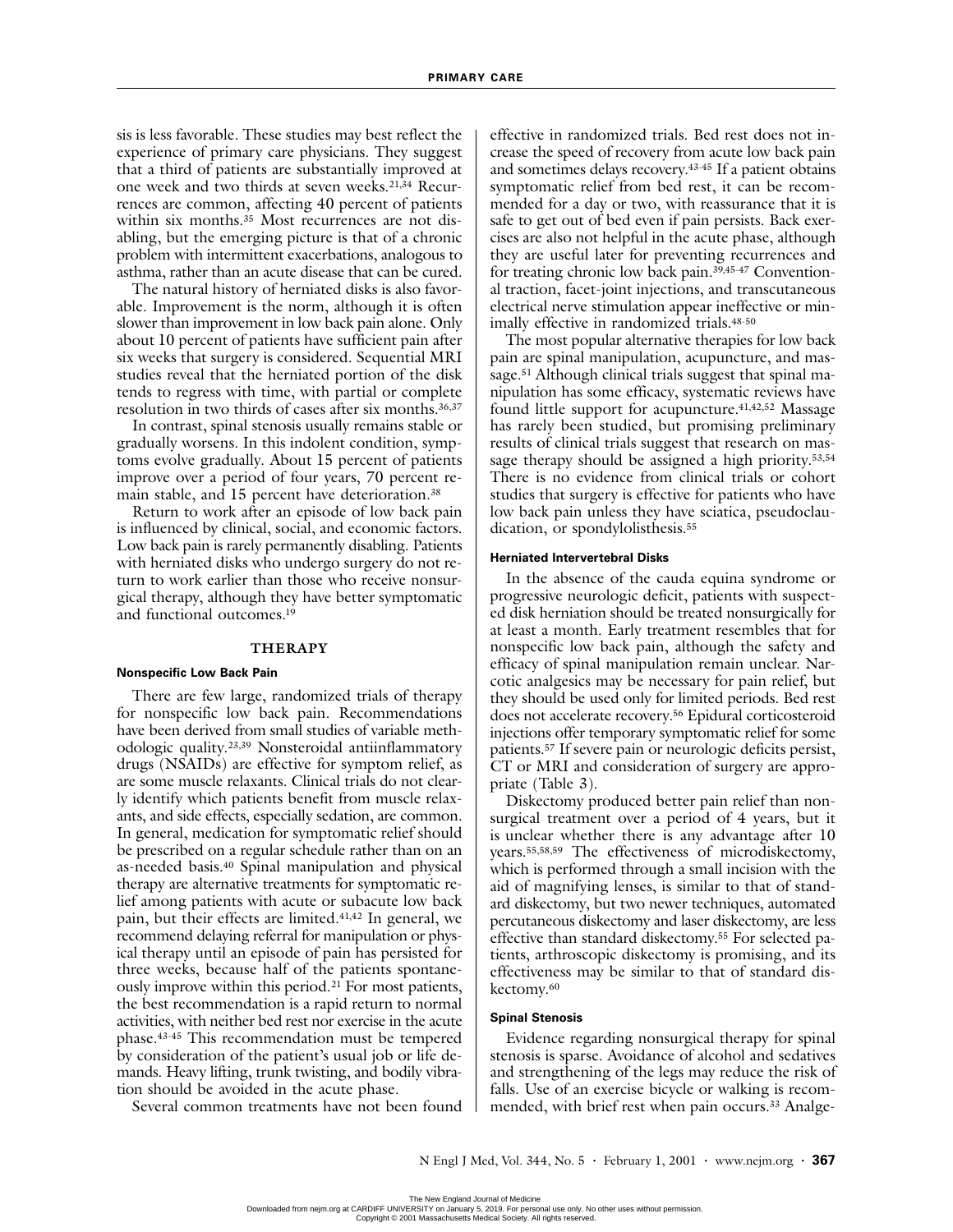**TABLE 3.** INDICATIONS FOR SURGICAL REFERRAL AMONG PATIENTS WITH LOW BACK PAIN.

#### **SCIATICA AND PROBABLE HERNIATED DISKS**

The cauda equina syndrome (surgical emergency): characterized by bowel or bladder dysfunction (usually urinary retention), numbness in the perineum and medial thighs (i.e., in a saddle distribution), bilateral leg

pain, weakness, and numbness

Progressive or severe neurologic deficit

Persistent neuromotor deficit after 4–6 weeks of nonoperative therapy Persistent sciatica (not low back pain alone) for 4–6 weeks, with consistent clinical and neurologic findings (in this circumstance, and for persistent neuromotor deficit, surgery is elective, and patients should be involved in decision making)

#### **SPINAL STENOSIS**

Progressive or severe neurologic deficit, as for herniated disks

Back and leg pain that is persistent and disabling, improves with spine flexion, and is associated with spinal stenosis on imaging tests; surgery is elective, and patients should be involved in decision making

#### **SPONDYLOLISTHESIS**

Progressive or severe neurologic deficit, as for herniated disks Spinal stenosis with referral indications as above Severe back pain or sciatica with severe functional impairment that persists for a year or longer

sics, NSAIDs, physical therapy, and epidural corticosteroids may be useful, although there are no data from clinical trials. For persistent severe pain, decompressive laminectomy is an option. If degenerative spondylolisthesis contributes to the stenosis, adding spinal fusion to decompression may improve the outcomes over those with decompression alone.55,61 Cohort studies suggest that surgery results in better pain relief and functional recovery than nonsurgical treatment, at least for a few years.<sup>62,63</sup> Even with successful surgery, symptoms often recur after several years. At four years of postoperative follow-up, about 30 percent of patients have severe pain and about 10 percent have undergone reoperation.63,64

## **Chronic Low Back Pain**

Many patients with chronic low back pain have no radiculopathy or anatomical abnormalities that clearly explain their symptoms. Recent evidence of neuroplasticity suggests that central nervous system changes including neuronal hyperactivity, changes in membrane excitability, and expression of new genes — may perpetuate the perception of pain in the absence of ongoing tissue injury.65

Intensive exercise reduces pain and improves function in patients with chronic low back pain.39,66,67 However, maintaining adherence to the sort of exercise regimen that is required for long-term benefits is often difficult. Antidepressant-drug therapy is useful for the one third of patients with low back pain who also have depression. There is conflicting evidence regarding patients without clinical depression.68,69 Tricyclic antidepressants may be more effective for treating pain in patients without depression than selective serotonin-reuptake inhibitors.70 Long-term opioid therapy for patients with persistent pain has been proposed, and a small, randomized trial showed that opioids have a greater effect on pain and mood than NSAIDs. However, opioids did not improve activity levels, and in a third of subjects they caused side effects such as drowsiness, headache, constipation, and nausea.71 Until further evidence of their safety and efficacy is available from clinical trials, we do not advocate the longterm use of opioids.

Referral to a multidisciplinary pain center may be appropriate for some patients with chronic low back pain. Such centers typically combine cognitive–behavioral therapy, patient education, supervised exercise, selective nerve blocks, and other strategies to restore functioning. Complete relief of symptoms may be unrealistic, and therapeutic goals may need to be refocused on optimizing daily function. Multiple surgical procedures are rarely helpful.

# **PREVENTION**

Exercise programs that combine aerobic conditioning with specific strengthening of the back and legs can reduce the frequency of recurrence of low back pain.46 The use of corsets and education about lifting technique are generally ineffective in preventing low back problems.<sup>46,72,73</sup> Epidemiologic studies suggest that weight loss and smoking cessation may have preventive value, but no intervention trials involving these approaches have been conducted. There are, of course, other compelling reasons to recommend weight loss and smoking cessation. Ergonomic redesign of strenuous job tasks may facilitate return to work and reduce the chronic nature of pain.74

## **CONCLUSIONS**

For patients with nonspecific low back pain, a precise pathoanatomical diagnosis is often impossible, which leads to various imprecise diagnoses (e.g., sprain or strain). The natural history of low back pain is favorable, and patients need this reassurance. The favorable natural history may partly explain the proliferation of unproved treatments that may seem to be effective. The use of plain radiography can be limited to patients with clinical findings suggestive of underlying systemic disease, and more advanced imaging can be reserved for potential candidates for surgery. The role of imaging in other situations is limited because of the poor association between symptoms and anatomical findings. Bed rest is not recommended for the treatment of low back pain or sciatica, and a rapid return to normal activities is usually the best course. Back exercises are not useful for the acute phase but help to prevent recurrences and treat chronic pain. Surgery is appropriate for a small proportion of patients with low back symptoms; it is most successful for those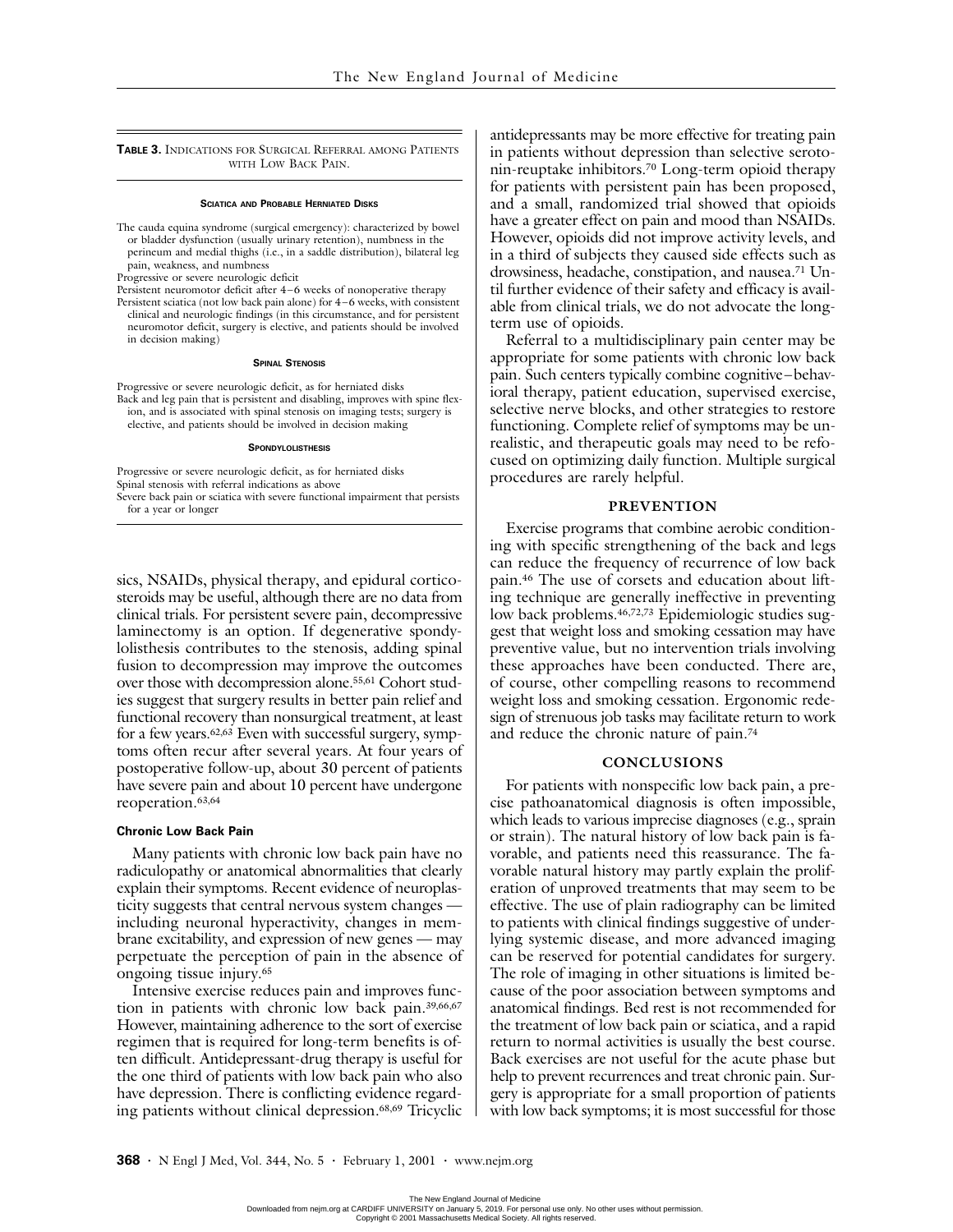with sciatica or pseudoclaudication that persists after nonsurgical therapy has been tried.

Supported in part by grants from the National Institutes of Health (AR45444-01) and from the Agency for Healthcare Research and Quality (HS09804).

*We are indebted to Pam Hillman for assistance with the preparation of the manuscript and to Douglas Paauw, M.D., Daniel Cherkin, Ph.D., Robert Keller, M.D., Jon Lurie, M.D., and John Loeser, M.D., for their helpful reviews of earlier drafts.*

### **REFERENCES**

**1.** Andersson GBJ. Epidemiologic features of chronic low-back pain. Lancet 1999;354:581-5.

**2.** Hart LG, Deyo RA, Cherkin DC. Physician office visits for low back pain: frequency, clinical evaluation, and treatment patterns from a U.S. national survey. Spine 1995;20:11-9.

**3.** Cherkin DC, Deyo RA, Wheeler K, Ciol MA. Physician variation in diagnostic testing for low back pain: who you see is what you get. Arthritis Rheum 1994;37:15-22.

**4.** Cherkin DC, Deyo RA, Loeser JD, Bush T, Waddell G. An international comparison of back surgery rates. Spine 1994;19:1201-6.

**5.** Carey TS, Garrett J, North Carolina Back Pain Project. Patterns of ordering diagnostic tests for patients with acute low back pain. Ann Intern Med 1996;125:807-14.

**6.** Osterweis M, Kleinman A, Mechanic D, eds. Pain and disability: clinical, behavioral, and public policy perspectives. Washington, D.C.: National Academy Press, 1987.

**7.** Swedlow A, Johnson G, Smithline N, Milstein A. Increased costs and rates of use in the California workers' compensation system as a result of self-referral by physicians. N Engl J Med 1992;327:1502-6.

**8.** Keller RB, Atlas SJ, Soule DN, Singer DE, Deyo RA. Relationship between rates and outcomes of operative treatment for lumbar disc herniation and spinal stenosis. J Bone Joint Surg Am 1999;81:752-62.

**9.** Waddell G. 1987 Volvo Award in Clinical Sciences: a new clinical model for the treatment of low-back pain. Spine 1987;12:632-44.

**10.** Hadler NM, Carey TS. Low back pain: an intermittent and remittent predicament of life. Ann Rheum Dis 1998;57:1-2.

**11.** Frymoyer JW. Back pain and sciatica. N Engl J Med 1988;318:291- 300.

**12.** Deyo RA. Early diagnostic evaluation of low back pain. J Gen Intern Med 1986;1:328-38.

**13.** Deyo RA, Rainville J, Kent DL. What can the history and physical examination tell us about low back pain? JAMA 1992;268:760-5.

**14.** Deyo RA, Diehl AK. Cancer as a cause of back pain: frequency, clinical presentation, and diagnostic strategies. J Gen Intern Med 1988;3:230-8.

**15.** White AA III, Gordon SL. Synopsis: workshop on idiopathic low-back pain. Spine 1982;7:141-9.

**16.** Andersson GBJ. The epidemiology of spinal disorders. In: Frymoyer JW, ed. The adult spine: principles and practice. 2nd ed. Philadelphia: Lippincott-Raven, 1997:93-141.

**17.** Gran JT. An epidemiological survey of the signs and symptoms of ankylosing spondylitis. Clin Rheumatol 1985;4:161-9.

**18.** van den Hoogen HM, Koes BW, van Eijk JT, Bouter LM. On the accuracy of history, physical examination, and erythrocyte sedimentation rate in diagnosing low back pain in general practice: a criteria-based review of the literature. Spine 1995;20:318-27.

**19.** Atlas SJ, Chang Y, Kammann E, Keller RB, Deyo RA, Singer DE. Long-term disability and return to work among patients who have a herniated lumbar disc: the effect of disability compensation. J Bone Joint Surg Am 2000;82:4-15.

**20.** Coste J, Delecoeuillerie G, Cohen de Lara A, Le Parc JM, Paolaggi JB. Clinical course and prognostic factors in acute low back pain: an inception cohort study in primary care practice. BMJ 1994;308:577-80.

**21.** Cherkin DC, Deyo RA, Street JH, Barlow W. Predicting poor outcomes for back pain seen in primary care using patients' own criteria. Spine 1996;21:2900-7.

**22.** Vroomen PC, de Krom MC, Knottnerus JA. Diagnostic value of history and physical examination in patients suspected of sciatica due to disc herniation: a systematic review. J Neurol 1999;246:899-906.

**23.** Bigos S, Bowyer O, Braen G, et al. Acute low back problems in adults. Clinical practice guideline no. 14. Rockville, Md.: Agency for Health Care Policy and Research, December 1994. (AHCPR publication no. 95-0642.) **24.** Suarez-Almazor ME, Belseck E, Russell AS, Mackel JV. Use of lumbar radiographs for the early diagnosis of low back pain: proposed guidelines would increase utilization. JAMA 1997;277:1782-6.

**25.** Deyo RA, Diehl AK. Lumbar spine films in primary care: current use and effects of selective ordering criteria. J Gen Intern Med 1986;1:20-5. **26.** Boden SD, Davis DO, Dina TS, Patronas NJ, Wiesel SW. Abnormal magnetic-resonance scans of the lumbar spine in asymptomatic subjects: a prospective investigation. J Bone Joint Surg Am 1990;72:403-8.

**27.** Jensen MC, Brant-Zawadzki MN, Obuchowski N, Modic MT, Malkasian D, Ross JS. Magnetic resonance imaging of the lumbar spine in people without back pain. N Engl J Med 1994;331:69-73.

**28.** Weishaupt D, Zanetti M, Hodler J, Boos N. MR imaging of the lumbar spine: prevalence of intervertebral disk extrusion and sequestration, nerve root compression, end plate abnormalities, and osteoarthritis of the facet joints in asymptomatic volunteers. Radiology 1998;209:661-6.

**29.** Stadnik TW, Lee RR, Coen HL, Neirynck EC, Buisseret TS, Osteaux MJC. Annular tears and disk herniation: prevalence and contrast enhancement on MR images in the absence of low pack pain or sciatica. Radiology 1998;206:49-55.

**30.** Thornbury JR, Fryback DG, Turski PA, et al. Disk-caused nerve compression in patients with acute low-back pain: diagnosis with MR, CT myelography, and plain CT. Radiology 1993;186:731-8. [Erratum, Radiology 1993;187:880.]

**31.** Hall S, Bartleson JD, Onofrio BM, Baker HL Jr, Okazaki H, O'Duffy JD. Lumbar spinal stenosis: clinical features, diagnostic procedures, and re-

sults of surgical treatment in 68 patients. Ann Intern Med 1985;103:271-5. **32.** Katz JN, Dalgas M, Stucki G, et al. Degenerative lumbar spinal stenosis: diagnostic value of the history and physical examination. Arthritis Rheum 1995;38:1236-41.

**33.** Hilibrand AS, Rand N. Degenerative lumbar stenosis: diagnosis and management. J Am Acad Orthop Surg 1999;7:239-49.

**34.** Croft PR, Macfarlane GJ, Papageorgiou AC, Thomas E, Silman AJ. Outcome of low back pain in general practice: a prospective study. BMJ 1998;316:1356-9.

**35.** Carey TS, Garrett JM, Jackman A, Hadler N. Recurrence and care seeking after acute back pain: results of a long-term follow-up study. Med Care 1999;37:157-64.

**36.** Bozzao A, Gallucci M, Masciocchi C, Aprile I, Barile A, Passariello R. Lumbar disc herniation: MR imaging assessment of natural history in patients treated without surgery. Radiology 1992;185:135-41.

**37.** Delauche-Cavallier M-C, Budet C, Laredo J-D, et al. Lumbar disc herniation: computed tomography scan changes after conservative treatment of nerve root compression. Spine 1992;17:927-33.

**38.** Johnsson KE, Rosen I, Uden A. The natural course of lumbar spinal stenosis. Clin Orthop 1992;279:82-6.

**39.** van Tulder MW, Koes BW, Bouter LM. Conservative treatment of acute and chronic nonspecific low back pain: a systematic review of randomized controlled trials of the most common interventions. Spine 1997; 22:2128-56.

**40.** Fordyce WE, Brockway JA, Bergman JA, Spengler D. Acute back pain: a control-group comparison of behavioral vs traditional management methods. J Behav Med 1986;9:127-40.

**41.** Cherkin DC, Deyo RA, Battié M, Street J, Barlow W. A comparison of physical therapy, chiropractic manipulation, and provision of an educational booklet for the treatment of patients with low back pain. N Engl J Med 1998;339:1021-9.

**42.** Andersson GBJ, Lucente T, Davis AM, Kappler RE, Lipton JA, Leurgans S. A comparison of osteopathic spinal manipulation with standard care for patients with low back pain. N Engl J Med 1999;341:1426-31.

**43.** Deyo RA, Diehl AK, Rosenthal M. How many days of bed rest for acute low back pain? A randomized clinical trial. N Engl J Med 1986;315: 1064-70.

**44.** Waddell G, Feder G, Lewis M. Systematic reviews of bed rest and advice to stay active for acute low back pain. Br J Gen Pract 1997;47:647-52.

**45.** Malmivaara A, Häkkinen U, Aro T, et al. The treatment of acute low back pain — bed rest, exercises, or ordinary activity? N Engl J Med 1995; 332:351-5.

**46.** Lahad A, Malter AD, Berg AO, Deyo RA. The effectiveness of four interventions for the prevention of low back pain. JAMA 1994;272:1286- 91.

**47.** Faas A, Chavannes AW, van Eijk JTM, Gubbels JW. A randomized, placebo-controlled trial of exercise therapy in patients with acute low back pain. Spine 1993;18:1388-95.

**48.** Beurskens AJ, de Vet HC, Koke AJ, et al. Efficacy of traction for nonspecific low back pain: 12-week and 6-month results of a randomized clinical trial. Spine 1997;22:2756-62.

**49.** Carette S, Marcoux S, Truchon R, et al. A controlled trial of corticosteroid injections into facet joints for chronic low back pain. N Engl J Med 1991;325:1002-7.

**50.** Deyo RA, Walsh NE, Martin DC, Schoenfeld LS, Ramamurthy S.